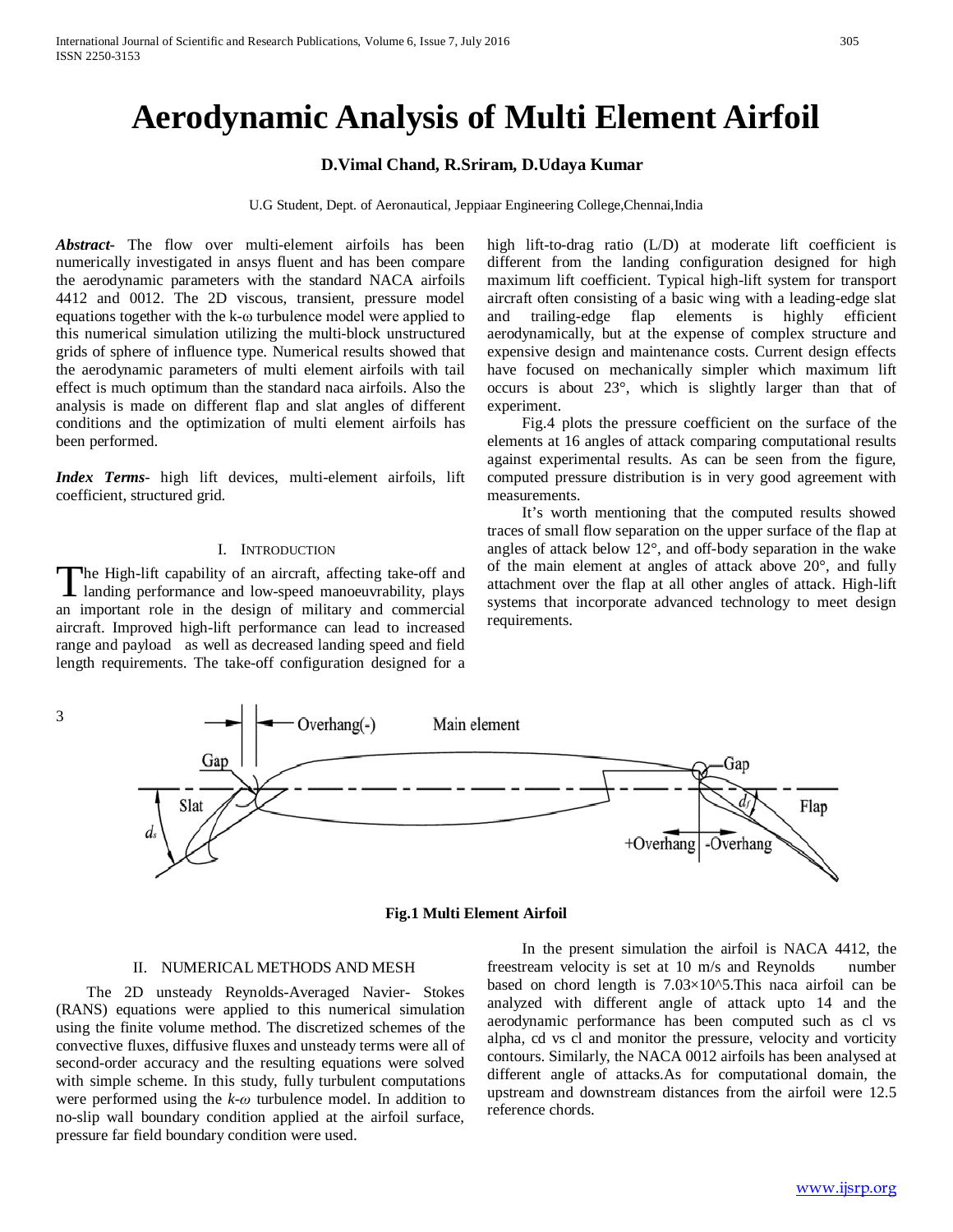Similarly the multi element airfoil 30P30N has been analyzed with tail airfoils at different flap and slat angles for different flight conditions and can be compared with optimum aerodynamic data.

 The mesh topology used for the standard naca airfoils is C highly complex structured grid .It has the advantage of highly convergence criteria and high mesh topology. The multi block unstructured grid is used for multi element airfoil with fine mesh using sphere of influence method.



#### **Fig.2 Mesh**

#### III. NUMERICAL VALIDATION

 The baseline configuration of MDA three- element airfoil 30P30N, as shown in  $Fig.1$ , is used here as a validation case of numerical methods. Many efforts of multi-element airfoils computation have been made to various MDA three-element configuration, tested over the course of many years (primarily the 1990s) in the NASA Langley LTPT. For the 30P30N configuration with both slat and flap deflected 30°, the slat overlap and gap defined in Fig.1 are -2.50 and 2.95 percent of undeflected airfoil chord, and the flap overlap and gap are 0.25 and 0.89 percent respectively. A closed-up of the computational grid is shown in Fig.2.

 A comparison of computed and experimental lift coefficient versus angle of attack is shown in Fig.3. Excellent agreement with experiment is obtained for the lift coefficient at lower angles

of attack, and the discrepancy in maximum lift coefficient between computation and experiment is less than 2.7%. The computed angle of attack at which maximum lift occurs is about 23°, which is slightly larger than that of experiment.

 Fig.4 plots the pressure coefficient on the surface of the elements at 16 angles of attack comparing computational results against experimental results. As can be seen from the figure, computed pressure distribution is in very good agreement with measurements.

 It's worth mentioning that the computed results showed traces of small flow separation on the upper surface of the flap at angles of attack below 12°, and off-body separation in the wake of the main element at angles of attack above 20°, and fully attachment over the flap at all other angles of attack.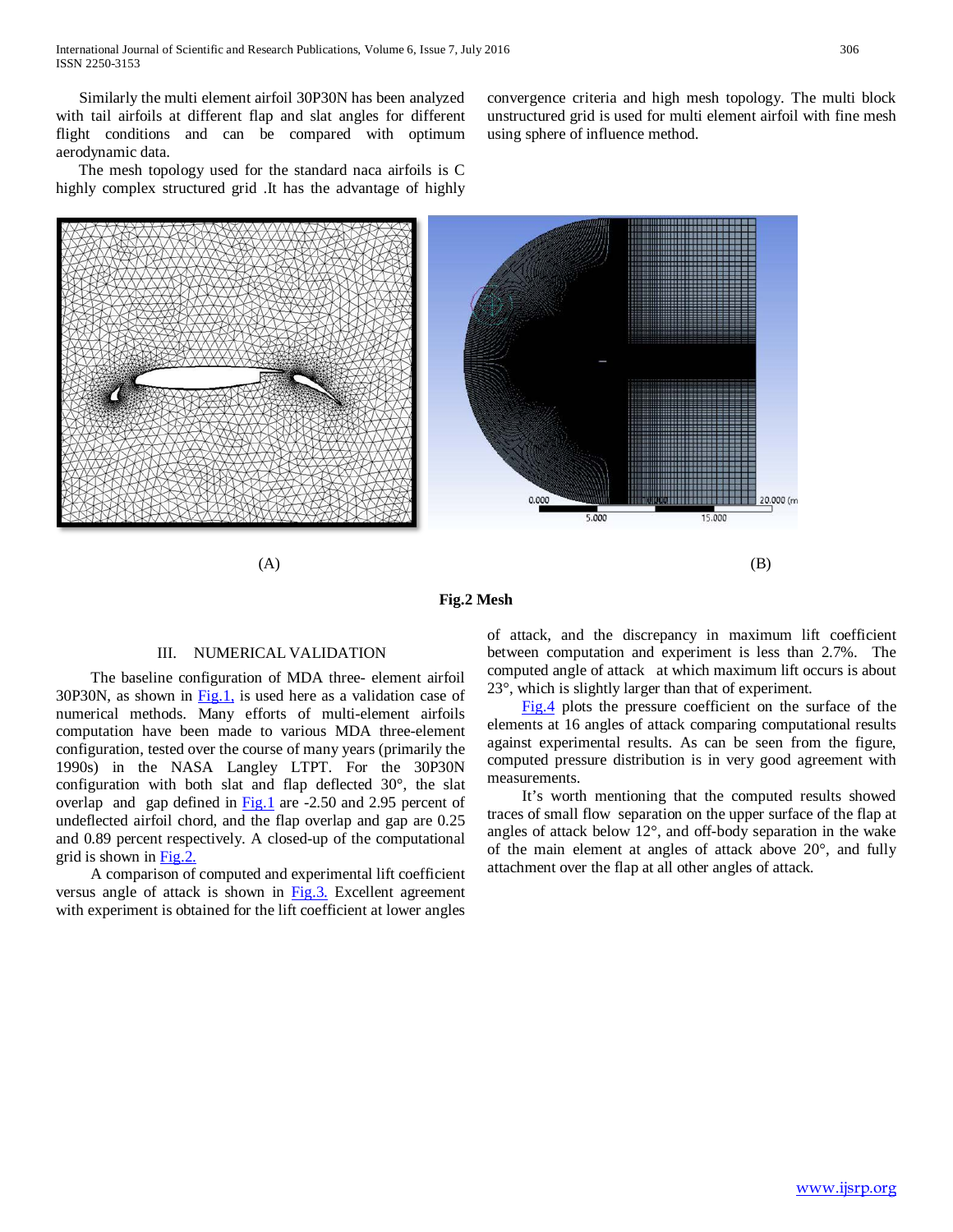

 Computation and experiment pressure distribution for 30P30N.

#### IV. RESULTS AND DISCUSSION

#### 4.1. LIFT BEHAVIOUR :

 First we discuss the standard naca airfoils of 0012 and 4412 in which the lift coefficient varies with the linearly of different angle of attack up to which stalls at 12 to 14 degree. This is the standard configurations airfoils that have used for low subsonic aircrafts. But this airfoils cannot be used at different flight conditions to optimize the lift coefficient. But the multi element





## 30P30N **SSTkw**  $\circ$ EXP  $\alpha = 16$  Deg POOOOO  $rac{1}{\sqrt{2}}$  $0.2$  $0.4$  $\overline{1}$   $\Delta$  $0.8$

**Fig.3 Comparison of Lift coefficient for 30P30N between Fig.4 Comparison of computational and experimental**  airfoil has been attached to the wing so that it increases the lift coefficient by delaying the flow separation in the surface and makes the flow smooth so that it can be optimize the lift coefficient.

> The angles has been varied and analyzed at flow inlet velocity conditions of 10m/s in which at the stalling has been increased in the naca 4412 airfoils and the cl vs alpha graph has been shown in Fig.6.From the graph we know that, the stalling angle of the naca 4412 airfoils has in the range of 14 to 16 degree in which the separation of boundary layer occurs. Thus compared to standard airfoil with multi element, the delay of separation is high in multielement airfoil.



#### 4.2. DRAG BEHAVIOUR:

 The multi element airfoil has been numerically investigated so that the drag coefficient is higher at the high subsonic cruise conditions in which the flow separation become more turbulence than the conventional airfoil at high speeds .This shows that the multi element airfoil is optimum at low subsonic cruise conditions which is shown in the graph Fig.5.

#### 4.3. PRESSURE COEFFICIENT:

 The pressure coefficients of NACA 4412 and 0012 with different angle of attacks shown in Fig.5 and 6.The pressure coefficient is defined by the equation:

$$
C_p = \frac{p - p_{\infty}}{\frac{1}{2}\rho_{\infty}V_{\infty}^2}
$$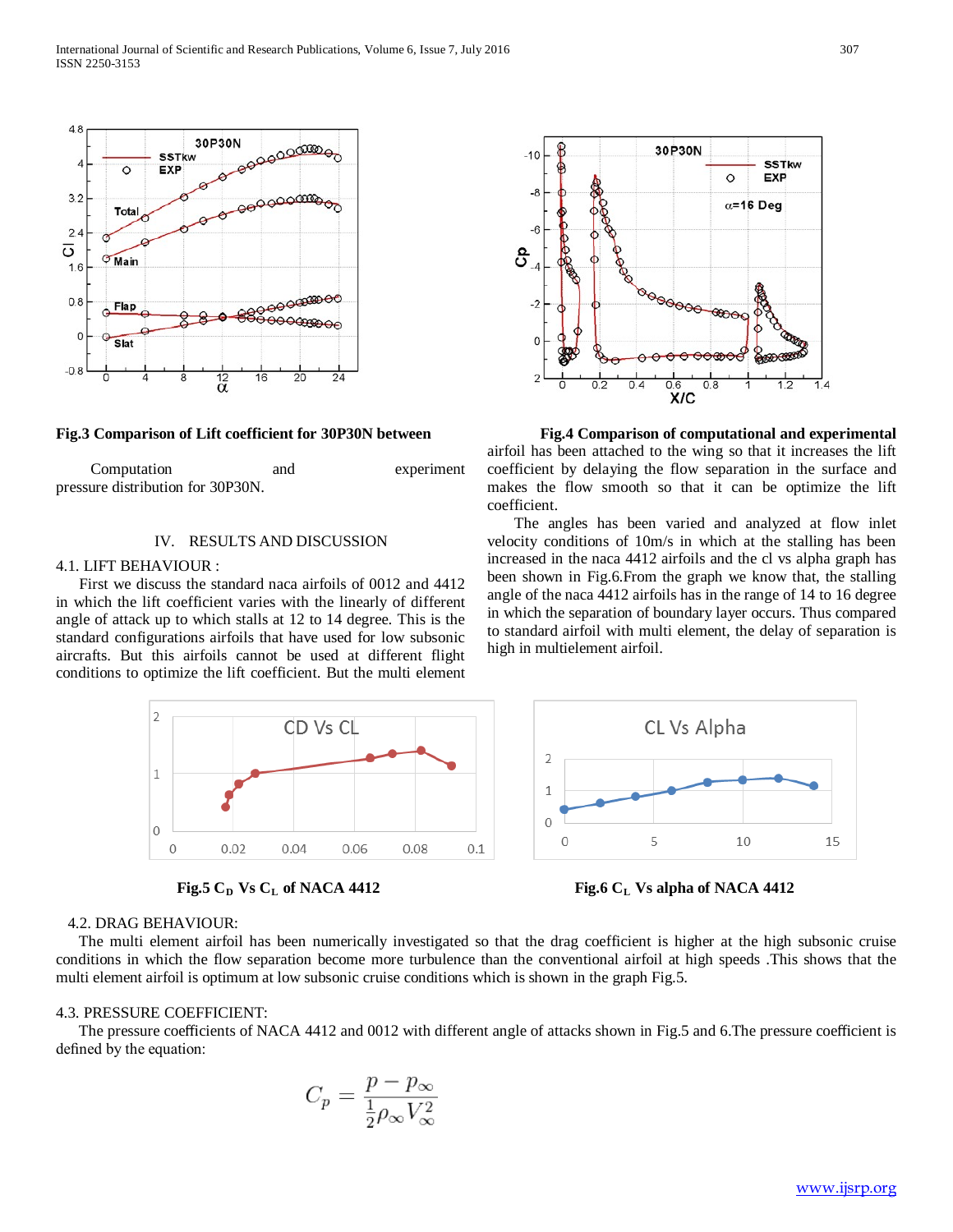In many aerodynamic problems where one is primarily interested in lift, the work done by external forces such as gravity and viscous forces is neglected. For incompressible flow, the *C*p at stagnation point is 1. In this investigation, *C*p is much larger than 1 on the pressure surface. The explanation of this result is given below.

 Thus the pressure coefficient of multi element airfoil at different configurations as has shown in Fig.7 and compared with the standard naca airfoils of 4412 pressure coefficient which is shown in Fig.8 and 9.



**Fig.7 Pressure Coefficient of Multi-element airfoil Fig.8 Pressure Coefficient of NACA 4412**

 $0.4$ 

Position (m)

 $0.6$ 

 $0.8$ 

1



 **Fig.9 Pressure Coefficient of Multi-element airfoil with standard airfoil**

#### 4.4. FLOW FIELD AND DISCUSSION :

 In this section, the contours values (Pressure, Velocity, vorticity) of different airfoils are measured and the figures present below (Fig.10, 11, 12) represent the respective values. Fig 8 shows that NACA 4412 has high lift co-efficient, and more stalling angle, less flow separation with less downwash effect when compared to the NACA 0012.

 Then the multi element airfoil is analaysed at different conditions and the results shows that the separation is delayed by changing the deflection of slats and flaps. Then the naca standard airfoil is attached to the multi element airfoil and the

aerodynamic lift coefficient has been increases and the flow separation has been reduced by delaying the transition point from laminar to turbulent flow.

 The location of the separation point on the flap upper surface is nearly identical to that of baseline configuration at 8° angle of attack. However, at 0° angle of attack the computed results not reported here showed that the separation point moved downstream slightly toward the trailing edge of flap. The change in drag coefficient can be negligible compared to the baseline configuration. The addition of a flap tab to the baseline configuration shifts the pitching moment coefficient curve in the negative direction.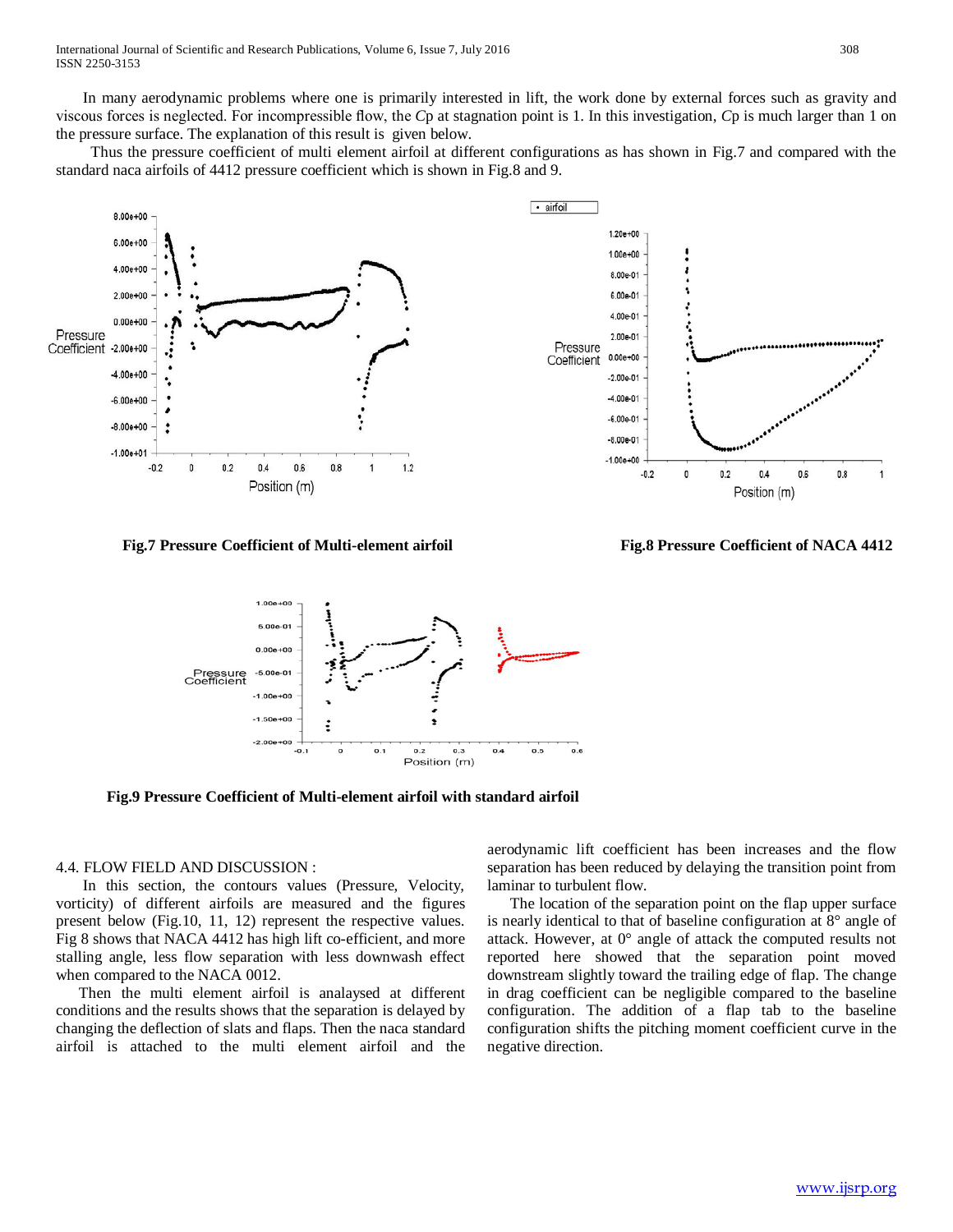

**Fig. 10 NACA 4412 Airfoil Contours-Pressure,Velocity,Vorticity**



**Fig.11 MULTI ELEMENT Airfoil Contours-Pressure,Velocity,Vorticity**



#### V. CONCLUSION

 CFD simulations are employed to study the flow field and the aerodynamic properties of a NACA 4412 and 0012 airfoil. First, the accuracy of the numerical method is validated by computing the flow past multi element with standard tail effect and comparing the results with experimental data. Then, the flow fields around the airfoil and the multi element airfoil are discussed. From the analysis of the flow properties and aerodynamic forces, it is found that multi element with tail airfoil has better aerodynamic efficiency at different flap and slat configurations than the conventional standard airfoils .Hence it is used has high lift devices in the wing section that has increase the overall lift coefficient of the wing.

#### **REFERENCES**

- [1] Valarazo, W. O., Dominik C. J., McGhee, R. J., and Goodman, W. L. High Reynolds number configuration development of a high-lift airfoil. AGARD Conference Proceedings 515: High-lift Systems Aerodynamics-10, 1992.
- [2] Anderson, W. K., Bonhaus, D. L., McGhee, R. and Walker B. Navier-Stokes computations and experimental comparisons for multielement airfoil configurations. Journal of Aircraft, Vol. 32, No. 6, 1995, pp. 1246-1253.
- [3] Yang, Z., Igarashi, H., Martin, M. and Hu, H. An experimental investigation on aerodynamic hysteresis of a low-Reynolds number airfoil. AIAA Paper 2008- 0315, 2008.
- [4] Smith, A. M. O. High-lift aerodynamics. Journal of Aircraft, Vol. 12, No. 6, 1975, pp. 501-530.
- [5] M.R. Ahmed, T. Takasaki, Y. Kohama, Aerodynamics of a NACA 4412 airfoil in ground effect, AIAA J. 45 (2007) 37–47.